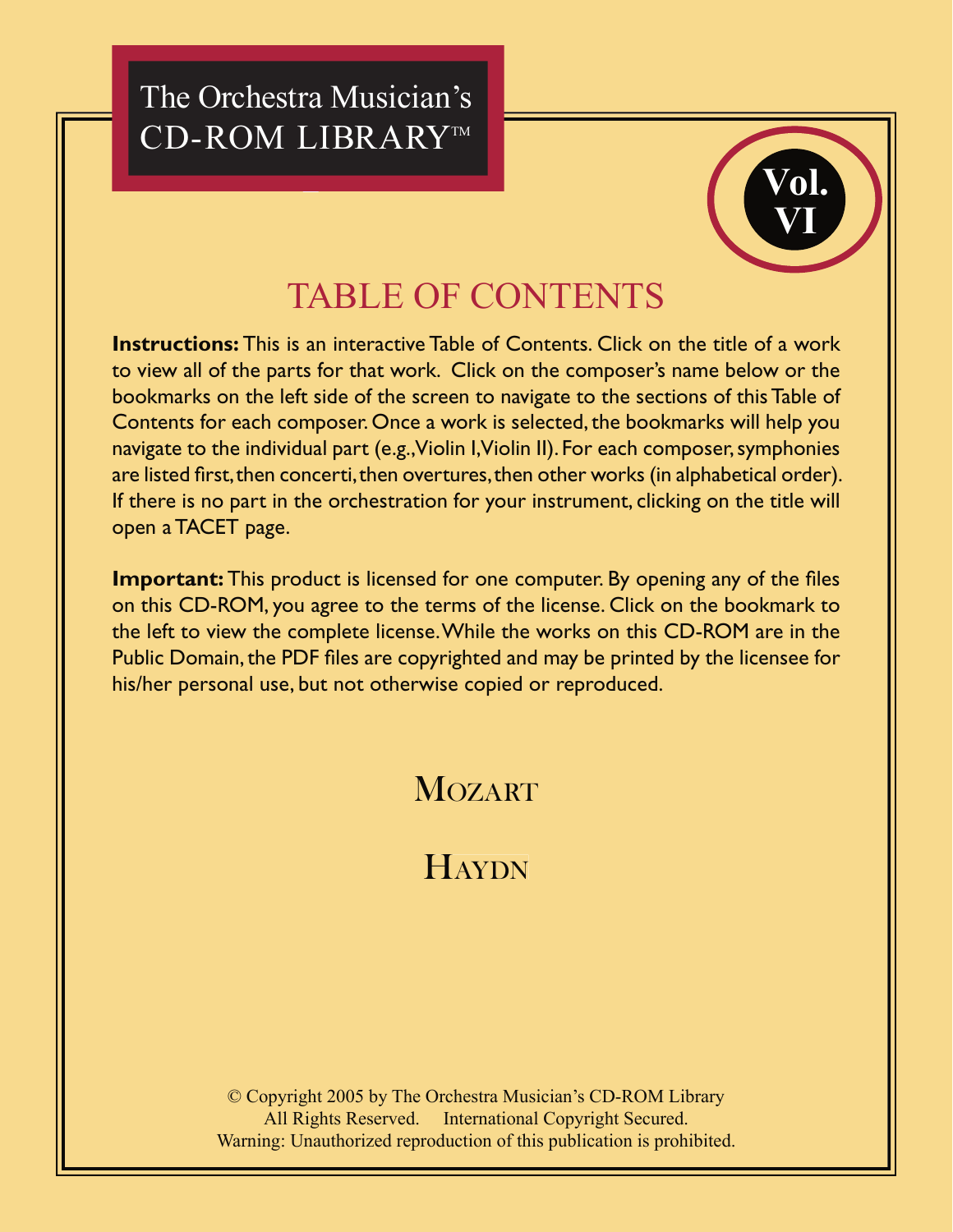Vol.

### <span id="page-1-0"></span>**WOLFGANG AMADEUS MOZART**

Symphony No. 25 in G Minor, K. 183 Symphony No. 26 in  $E^{\flat}$  Major, K. 184 Symphony No. 27 in G Major, K. 199 Symphony No. 28 in C Major, K. 200 Symphony No. 29 in A Major, K. 201 Symphony No. 30 in D Major, K. 202 Symphony No. 31 in D Major, K. 297 "Paris" Symphony No. 32 in G Major, K. 318 Symphony No.  $33$  in B<sup>b</sup> Major, K.  $319$ Symphony No. 34 in C Major, K. 338 Symphony No. 35 in D Major, K. 385 "Haffner" Symphony No. 36 in C Major, K. 425 "Linz" Symphony No. 38 in D Major, K. 504 "Prague" Symphony No. 39 in  $E^{\flat}$  Major, K. 543 Symphony No. 40 in G Minor, K. 550 Symphony No. 41 in C Major, K. 551 "Jupiter" Piano Concerto No. 10 in E<sup>b</sup> Major for Two Pianos,  $K. 365/316a$ Piano Concerto No. 13 in C Major, K. 415/387b Piano Concerto No. 14 in  $E^{\flat}$  Major, K. 449 Piano Concerto No. 17 in G Major, K. 453 Piano Concerto No. 18 in B<sup>b</sup> Major, K. 456 Piano Concerto No. 19 in F Major, K. 459 Piano Concerto No. 20 in D Minor, K. 466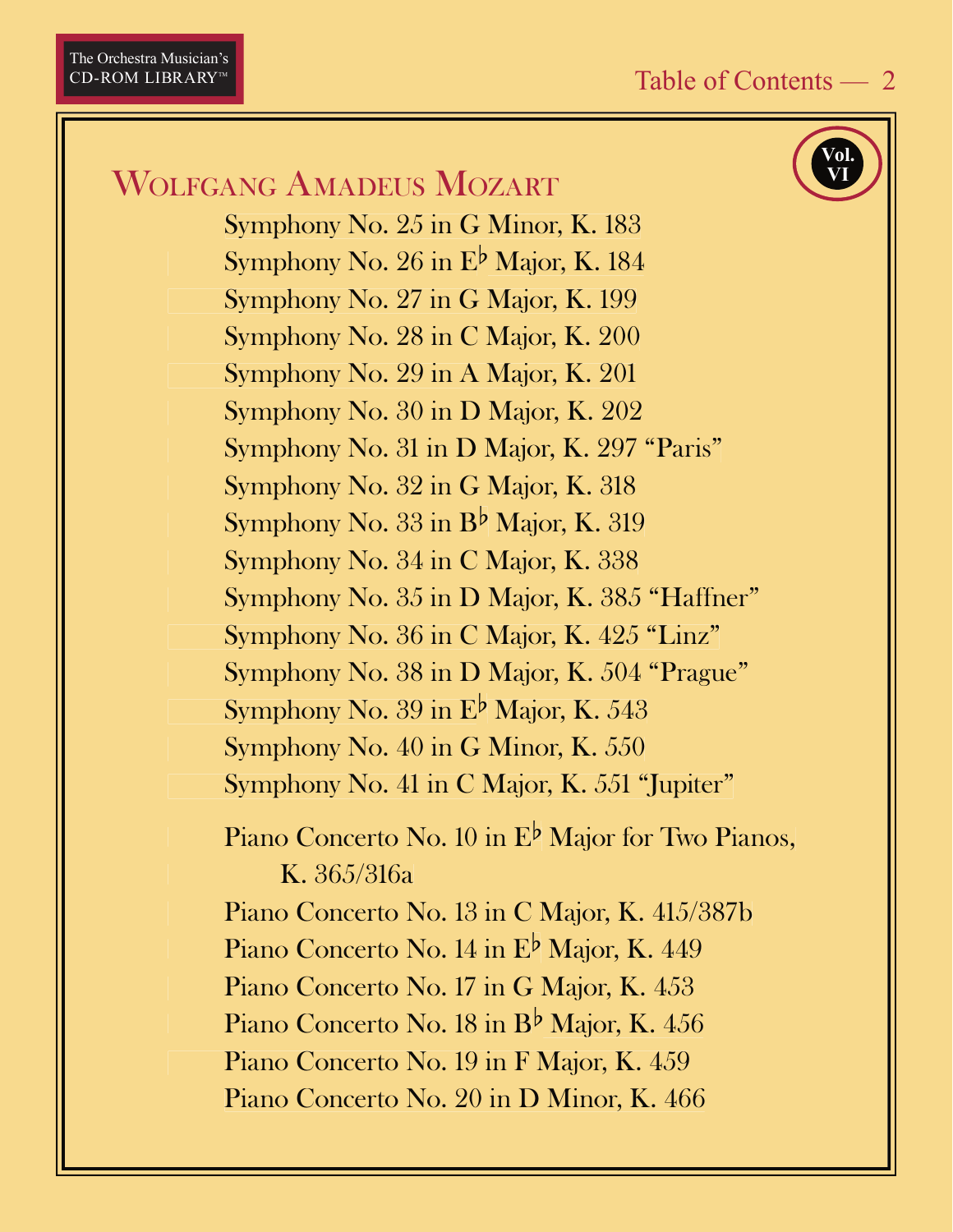Vol.

#### MOZART (CON'T.)

Piano Concerto No. 21 in C Major, K. 467 Piano Concerto No. 22 in  $E^{\flat}$  Major, K. 482 Piano Concerto No. 23 in A Major, K. 488 Piano Concerto No. 24 in C Minor, K. 491 Piano Concerto No. 25 in C Major, K. 503 Piano Concerto No. 26 in D Major, K. 537 "Coronation" Piano Concerto No. 27 in  $B^{\flat}$  Major, K. 595 Violin Concerto No. 3 in G, K. 216 Violin Concerto No. 4 in D, K. 218 Violin Concerto No. 5 in A, K. 219 The Abduction from the Seraglio Overture, K. 384 La Clemenza di Tito Overture, K. 621 Così Fan Tutte Overture, K. 588 Don Giovanni Overture, K. 527 Idomeneo Overture, K. 366 Impresario Overture, K. 486 The Magic Flute Overture, K. 620 The Marriage of Figaro Overture, K. 492 Divertimento No. 1 in  $E^{\flat}$  Major, K. 113 Divertimento No. 11 in D Major, K. 251 Divertimento No. 15 in  $B^{\flat}$  Major, K. 287 "Lodron" Eine Kleine Nachtmusik, K. 525 Mass in C Minor, K. 427 "The Great" Mass in C Major, K. 317 "Coronation"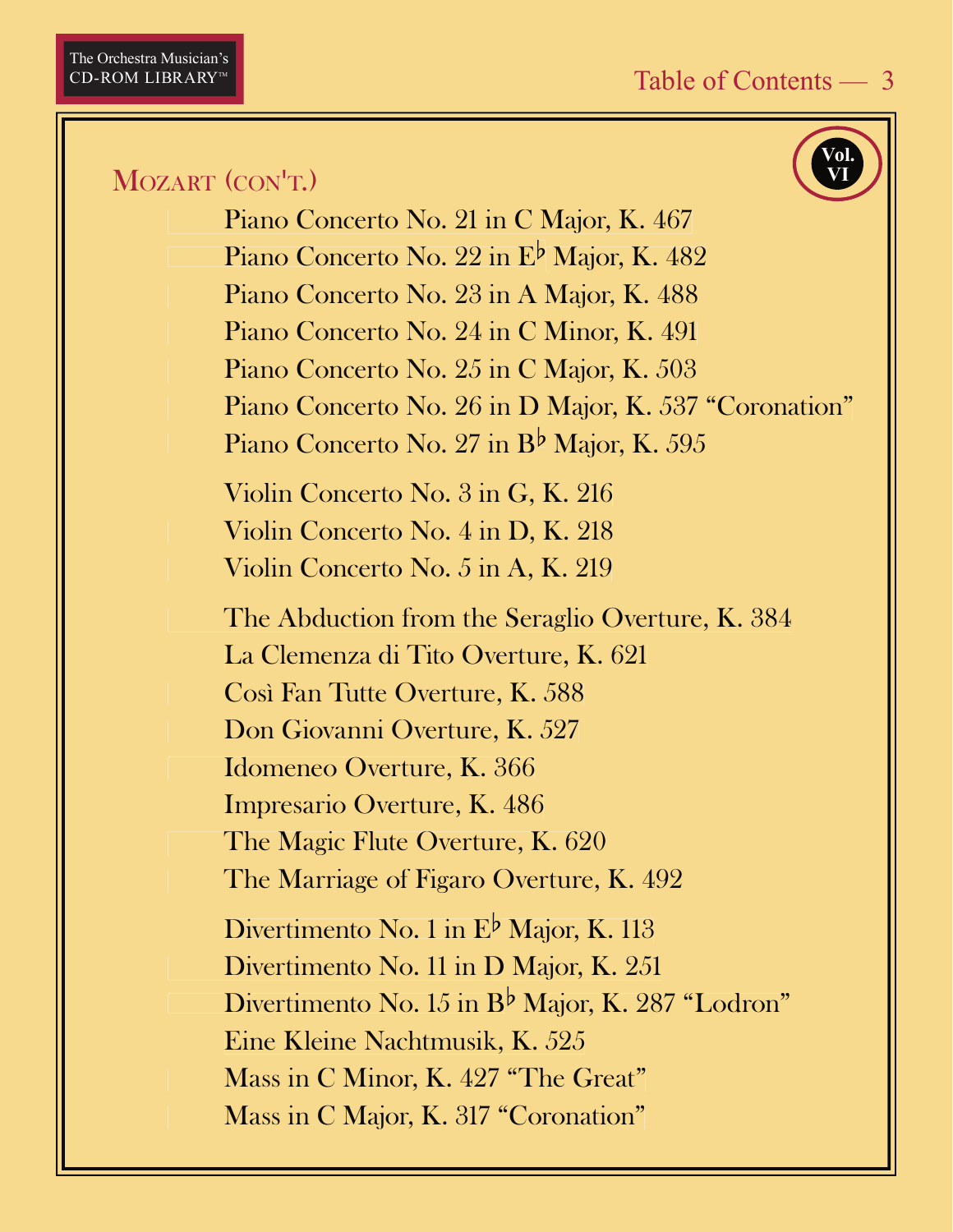#### MOZART (CON'T.)

A Musical Joke, K. 522 Notturno in D for Four Orchestras, K. 286 Requiem, K. 626 Serenade in D, K. 250 "Haffner" Serenade in D, K. 320 "Posthorn" Sinfonia Concertante in  $E^{\flat}$  for Oboe, Clarinet, Bassoon and Horn, K. 297b

Vol.